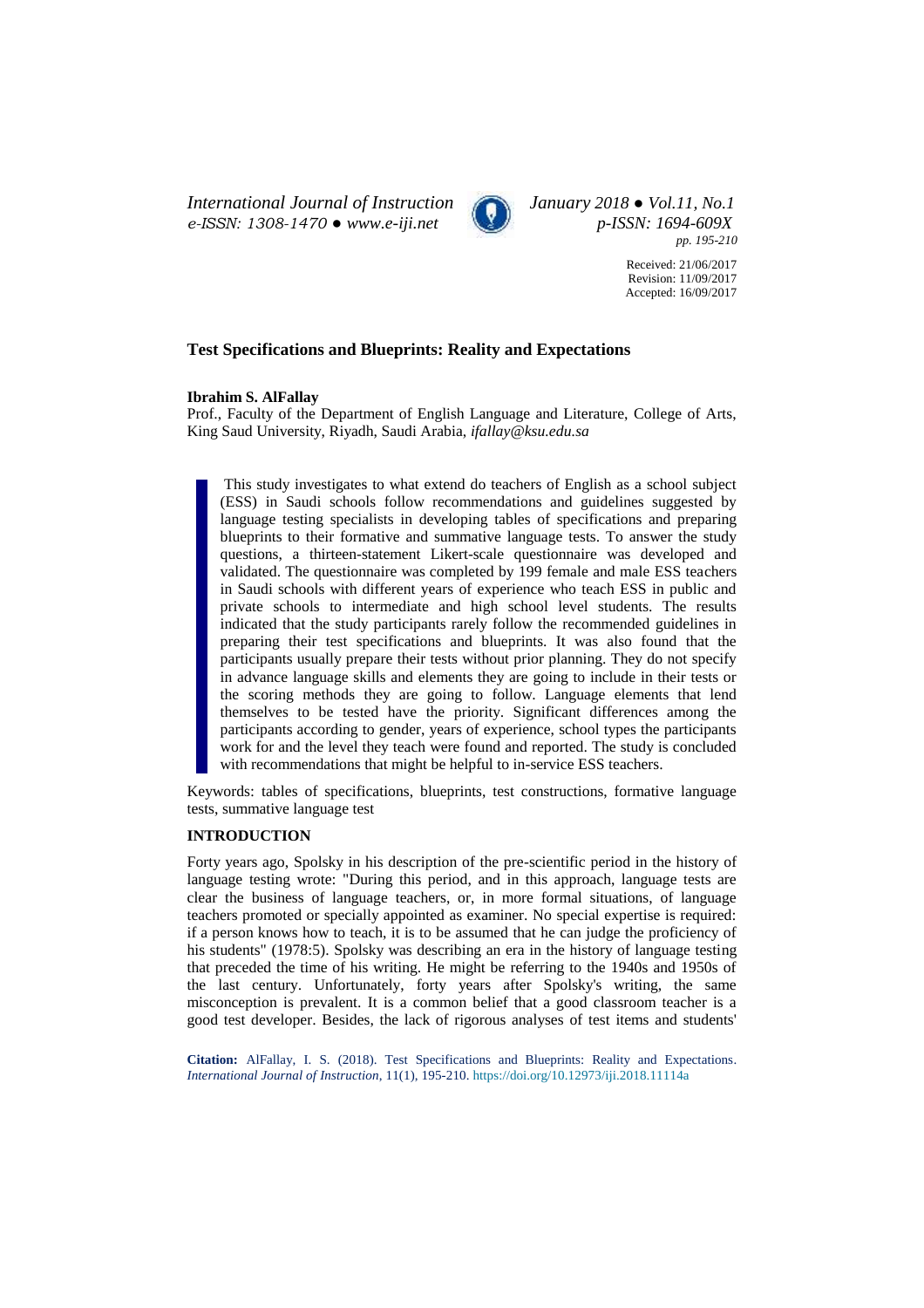scores on tests written by teachers and/or in-house developed assessment procedures has deepened this misconception. Students may pass or fail the test without consideration of test psychometrics and/or test item analyses. With the wide spread of teacher made tests in almost all schools and universities and with the common utilization of these tests in all educational stages and for all purposes, there is a need to reconsider the statement that anyone who could teach could also accurately assess her/his students' achievement and proficiency. It is rare that test items are considered by teachers after they report their students' scores. Bad items or malfunctioning alternatives and options are overlooked.

With the importance given to test results developed by classroom teachers, investigating the ways teachers usually follow to construct their tests becomes necessary. We could claim that any testing situation consists of at least three related phases: the pre-testing phase, the testing phase and the post-testing phase. The pre-testing phase consists of three ordered stages. In the first stage, test developers prepare a list of items they will include in their tests. These test items are usually derived from course objectives, teaching syllabi and/or instruction goals. This stage is referred to as writing test specification tables blueprint preparations. The stage that follows is the stage of actual test writing; then the moderation stage comes as the last stage in this phase. The scope of this paper is limited to the first stage of the pre-testing phase: the stage of writing and preparing test specification tables and blueprints. The aim of this paper is to investigate how classroom teachers of English as a school subject (ESS) in Saudi schools, who are also test developers, deal with this stage of test preparation. Their practices will be compared to the guidelines and recommendations suggested by language testing specialists. At the end, it is hoped that the actual practices of classroom teachers would reveal how teacher-made tests are written. The practices that agree with or contradict the recommendations and suggestions of language testing specialists would help in drawing the attention to the behaviours that would be reinforced and those that would be modified. In other words, it is hoped that the real practices of ESS teachers while constructing their language tests (reality) meet the standards and guidelines of language testing specialists (expectations). It is an investigation of reality and expectations.

### **REVIEW OF SELECTED LITERATURE**

Preparing a table or tables of test specifications is sometimes referred to as test blueprints (Downing, 2006; Stuart-Hamilton, 2007; Seo & Jong, 2015; Ali, 2016, to name just a few). A subtle difference between the two terms might be claimed as follows: "Test specifications provide guidelines for item writers...on what content may be tested and how items must be written. These specifications lead to test blueprints that outline test design and the number of questions to be tested in each score reporting category" (Oregon Department of Education, 2016, p. 1). It seems that writing test specifications is a prerequisite to preparing blueprints. First, a test developer decides on language elements s/he wants to include in the test; then the actual writing of test items, their numbers, the scoring procedures that are going to be used and test divisions are issues related to blueprinting. A blueprint is a first draft that test developers are going to consider and, if necessary, modify to reach the final version of the test. In this paper, the use of one term entails the other, unless otherwise stated.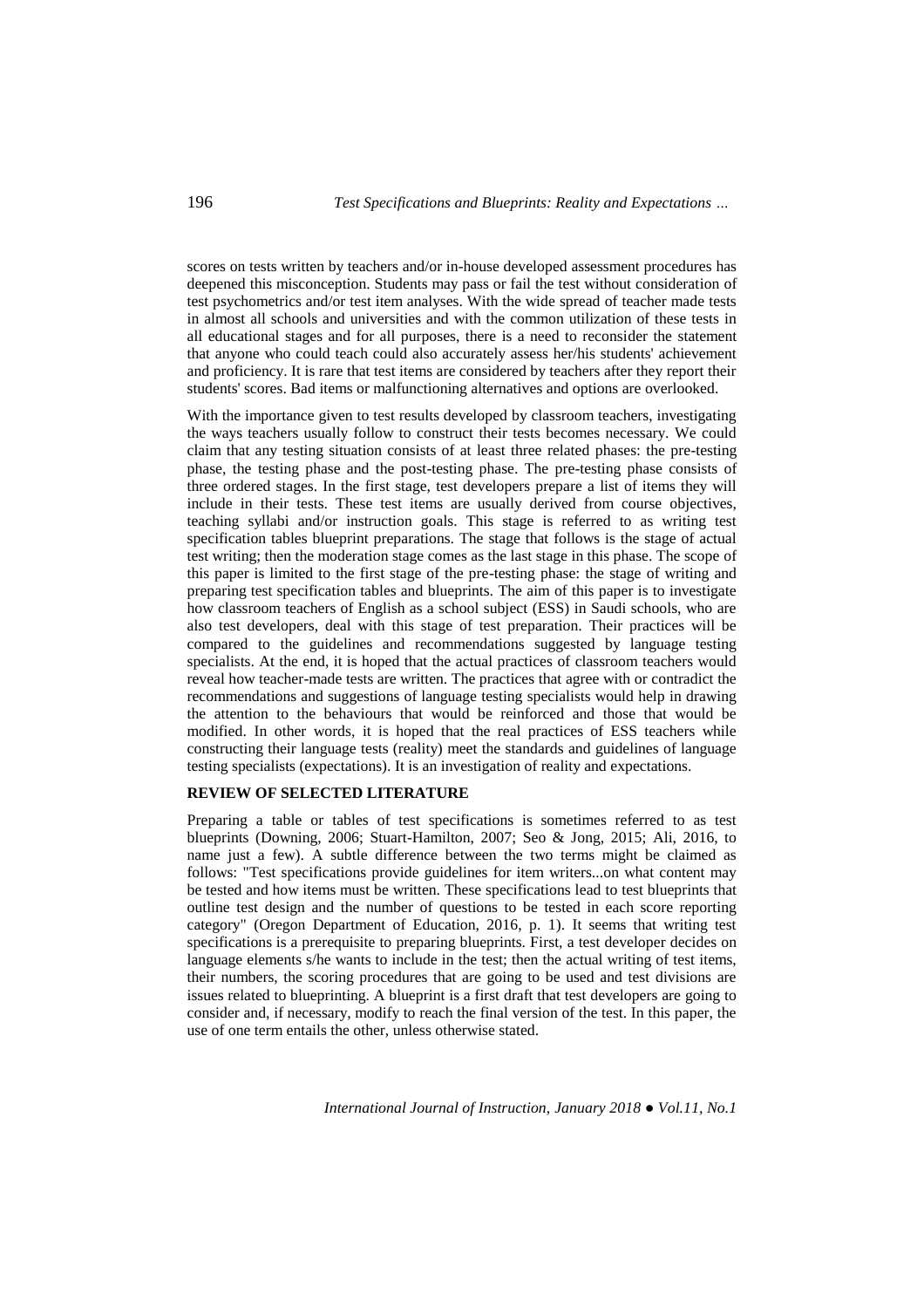Stuart-Hamilton (2007:266) defined test specifications as "[the] collection of factors which a test is intended to measure". Noveanu (2015:84) contended that "...specifications refer to the design of a plan that is used to develop the assessment indicating the main features to be covered". Champagne (2015) provided a similar definition. She stated, "[test] specifications include the relative emphasis the different components of science knowledge and understanding will receive, the kinds of items (selected and constructed response items, hands-on) that will be used, and the content of the background material that will be surveyed" Champagne (2015:88). Alderson, et al. (1995) provided a more accessible definition. They claimed that "A test's specifications provide the official statement about what the test tests and how it tests it" (Alderson, Clapham, and Wall, 1995:9). If these definitions, and many more, are considered, test specifications might be operationally defined as a list, table of content and/or a prior plan that should include, but not limited to, details on language elements/components to be included in the language test, in addition to the total points allocated, the total number of items to be included, test duration, the proposed testing techniques to be used and the scoring methods. The factors when deciding on particular vocabulary and specifying language skills/elements and/or certain grammatical rules to be included in a language test are the backbone of test specifications.

At this stage of test development, a test developer does not need to specify the actual test items. For example, a classroom teacher decides to assess her students' comprehension of the present progressive tense. At the stage of writing test specifications, the teacher clearly outlines the number of items she is going to write to assess this grammatical element (for instance, three items), the points she will allocate to each testing item (2 points) and the test format she is going to use (multiple choice format).

A blueprint, according to Bachman & Palmer (1996:90) "Consists of characteristics pertaining to the structure, or over all generalization, of the test, along with test task specifications for each task type to be included. … A blueprint … describes how actual test tasks are to be constructed, and how these tasks are to be arranged to form the test." Downing (2006:9) provided a clearer definition where he stated that " A *test blueprint* defines and precisely outlines the number (or proportion) of test questions to be allocated to each major and minor content area and how many (what proportion) of these questions will be designed to assess specific cognitive knowledge levels" [emphasis in the original]. Similar views on blueprints were also stated in the literature (for example, Van Dyk & Weideman, 2004; East, 2015; Foote, 2015; Hinenoya & Lyster, 2015; Nejad & Mahmoodi-Shahrebabaki, 2015; Van Dyk, 2015; Yaraki et al., 2015; Beaulieu‐Jones & Proctor, 2016; Hiver & Al-Hoorie, 2016; Saadatnia et al., 2016; Sims & Kunnan, 2016; Freeman, 2017) to name just a few.

Davidson and Lynch's model (2002) does not help much; and similar suggestions to writing tables of specifications were given by Alderson et al. (1995), Zandi et al. (2014) and Ali (2016), to mention a few. There is no single table of specifications that fits all needs. In short, there should be a table of specification for each test section (Matlock & Turner, 2016). A more comprehensive and detailed table of specifications may also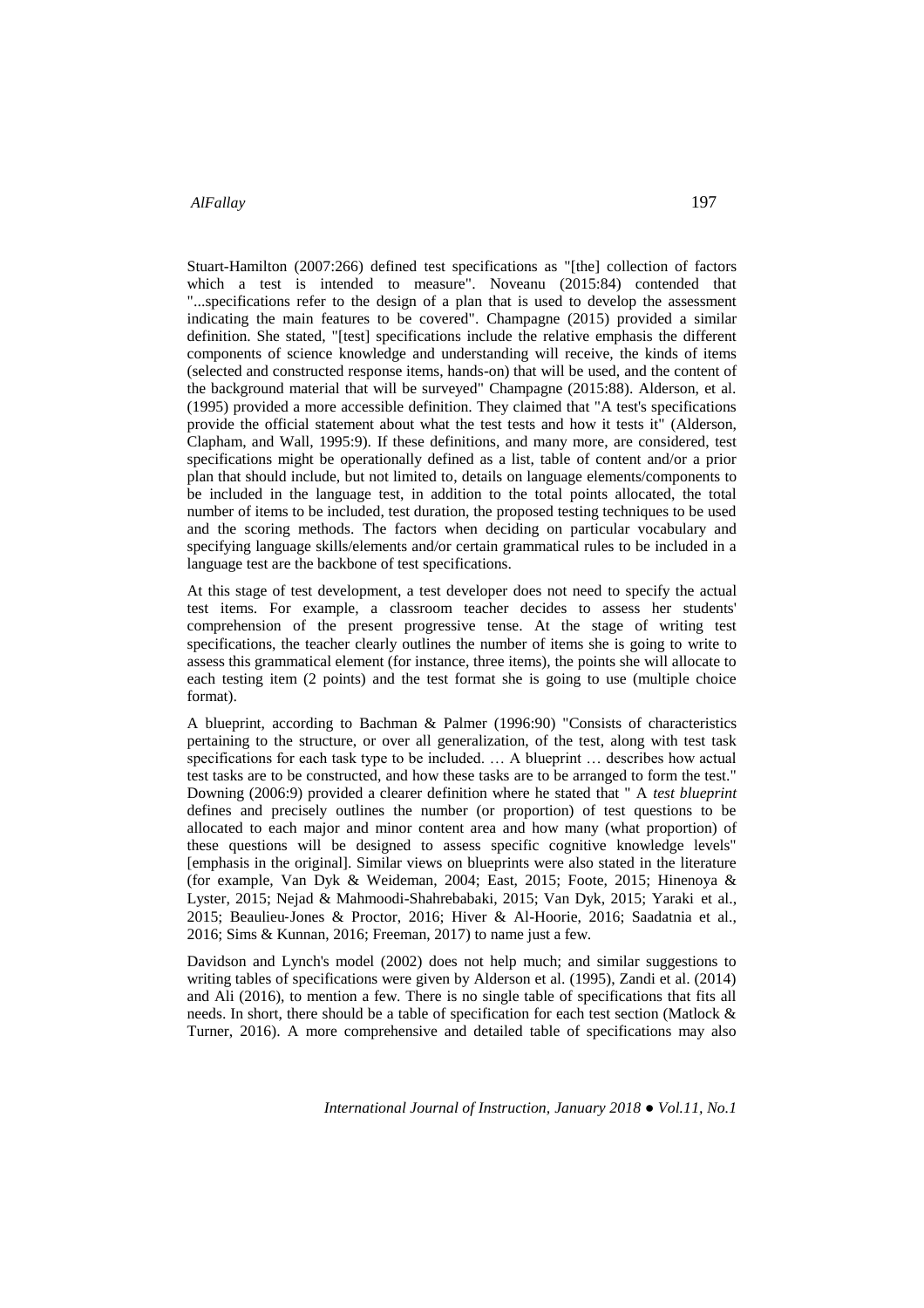include test setting and testees' score analyses. A blueprint might be operationally defined as a detailed plan that includes lists of actual language elements to be included in the test, in addition to specifying the number of test parts and their arrangement, the points allocated to each part/item and a consideration of test setting and directions. It is the first draft a test developer would develop and then revise as needed.

Tables of specifications are needed in the development of tests for all purposes, levels of education and various disciplines. Fives & DiDonato-Barnes (2013) provided guidelines which classroom teachers may find useful in developing in-class summative tests. Tables of specifications are also needed in developing formative tests, quizzes and continuous assessment. Besides, standardized tests that are administered to hundreds of thousands of students are usually constructed according to predetermined tables of specifications (Bay-Borellim et al., 2010; College Board, 2015; Schoenfeld, 2015; Embretson, 2016; In'nami et al., 2016; Scholtz, 2017).

The use of test specifications produces tests of equal difficulty and discrimination. Besides, their use would also increase test reliability, validity and practicality (Chase, 2007; Fives & DiDonato-Barnes, 2013; CoPo, 2015; Patil et al., 2015), test taking strategies (Kashkouli et al., 2015) and grading consistency and strictness (Bonner, 2016). This does not only add to the importance of preparing tables of specification before test construction, but also shows that the way a table of specification is developed may alter students' scores. Hence, the step of preparing tables of consideration is crucial since invalid and unreliable results may be obtained.

### **METHOD**

The study design is a quantitative, quasi-experimental design where a 13-statement Likert scale questionnaire was developed according to the suggestions and recommendations of language test specialists pertinent to the preparation and development of test specifications and blueprints (Taylor et al., 2016:202). The participants' responses to the questionnaire statements were statistically analyzed and the obtained results were reported.

### **Aims**

The paper aimed to investigate how ESS teachers in Saudi schools develop their formative and summative tests, with reference to the preparation of test specifications and blueprints. Their practices in preparing their tables of specifications and blueprints prior to the actual stage of test writing were explored and compared to the guidelines and recommendations of language testing specialists reported in the literature. By knowing their actual practices, it is hoped that positive practices will be reinforced and negative ones will be modified.

### **Participants**

199 ESS intermediate and high schools teachers in Saudi schools participated in the study. They were 87 female teachers and 112 male teachers. 82 ESS teachers work in public schools and 117 teachers are ESS teachers in private schools. The ESS teachers in private schools composed 58.80% of the study sample. The participants were 60 male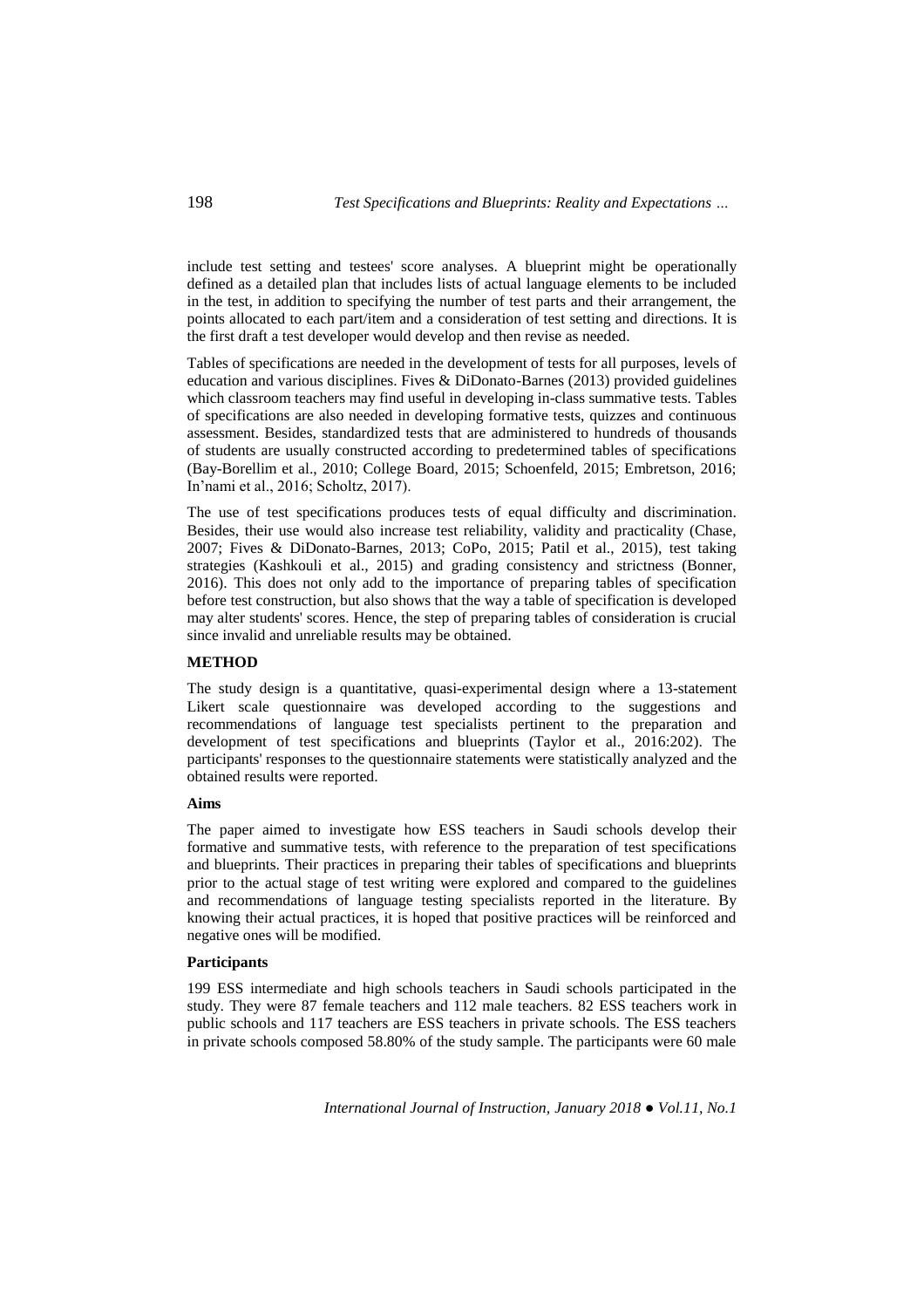intermediate ESS teachers, 41 female intermediate ESS teachers, 52 male ESS high school teachers and 46 female ESS high schools teachers. The participants were 76 ESS teachers with less than 5 years of experience, 60 with 5 to 10 years of experience and 63 with more than 10 years of experience. 101 participants were ESS teachers in intermediate schools; 98 participants were high school teachers of ESS. All participants have a BA in English. Their ages ranged from 25 years to 53 years.

The questionnaire was distributed in April 2017. The study participants belonged to the five educational offices of Riyadh Educational Zone. School selection was random. All public and private intermediate and high schools in the five educational offices were assigned numbers. Then 23 public schools and 23 private schools, a total of 46 schools with 24 intermediate and 22 high schools, were drawn from the study population. Although school selection was random, the participant selection follows convenience or cluster sampling (Fraenkel & Wallen, 2009:98). It was hard, if not impossible, to randomly select the participants. 300 questionnaires were distributed; 211 of them were returned with a return percentage of 70.33%. 12 questionnaires were incomplete; hence, they were discarded, leaving only 199 questionnaire for further analyses.

#### **Data Collection Instruments**

The study instrument was part of a large project to investigate the actual practices of ESS in Saudi schools concerning the three phases of language test construction and administration, namely, the pre-testing phase, the testing phase and the post-testing phase. The participants were asked to complete the 13-statement Likert scale questionnaire. The participants would respond to each statement by choosing whether they "never", "rarely", "often", "usually" or "always" practice the statement suggestion. If a participant admitted that s/he has never practiced the statement suggestion, a value of (1) was given to his/her response; 2 points were given to the response "rarely", 3 points to "often", 4 points to "usually" and 5 points to "always". A minimum score an ESS teacher would have is 13 points and the maximum score is 65 points. This means that a 65 point would indicate a total conformity with the suggestions of language test specialists while developing and preparing test specifications and blueprints. A score of 13 may imply that the ESS teacher does not take into consideration necessary steps in preparing test specifications and blueprints. The questionnaire was written in English; and since the study participants are ESS teachers, there was no need to hand a translated version (an Arabic version) of the questionnaire. There was no reverse item in the questionnaire.

The validation of the study instrument went through two phases. First, the reliability of the participants' responses was assessed using Cronbach's α statistic. Cronbach's α for the specification and blueprint total was .886. When the reliability index for each questionnaire statement was calculated, the reliability indices ranged from .664, the reliability index of the first statement, to .862, the reliability index of the eighth statement. The obtained reliability indices are considered acceptable (Gliem & Gliem, 2003:87; Lance et al., 2006:205). Three points are worth mentioning here. First, as Spiliotopoulou (2009:150) claimed, "Low size of the coefficient alpha might not always indicate problems with the construction of the tool; whereas large sizes do not always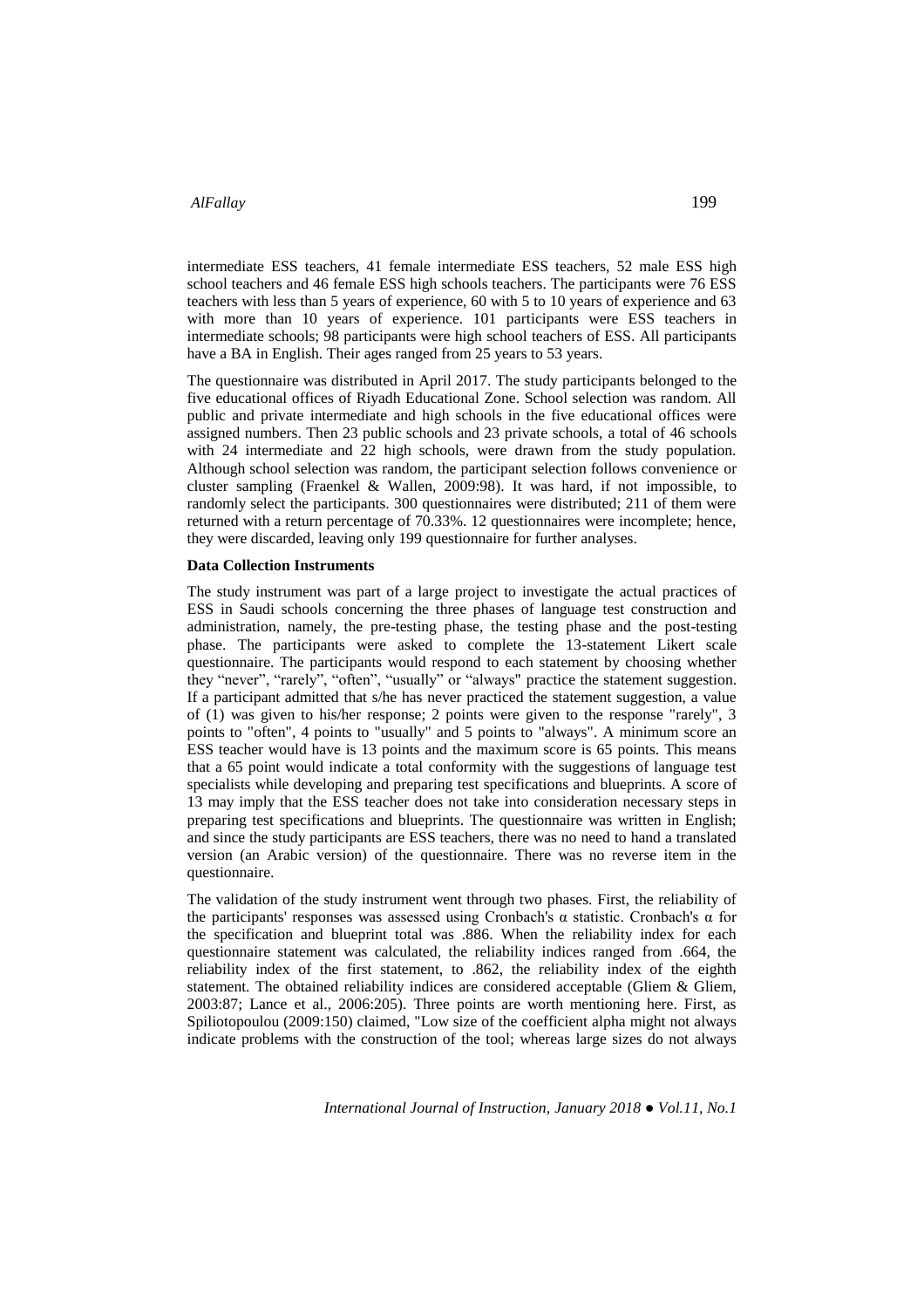suggest adequate reliability." Second, Cronbach's α statistic is considered a conservative reliability index (Cortina, 1993; Sijtsma, 2009); hence, it was used to get results that are more reliable. Third as Cronbach's  $\alpha$  is sensitive to sample size, the calculation of the reliability indices for each group in the study may lead to false interpretation.

To ensure the questionnaire face and content validity, a panel of four professors in applied linguistics were consulted. The study aims and the questionnaire were reviewed; their comments and suggestions were taken into consideration. To assess the construct validity of the study instrument, Pearson product-moment correlations, corrected for item/total or part-whole overlap, were utilized. The obtained correlation indices ranged from .577, the corrected correlation between the third statement and its total, to .855, the corrected correlation between the first statement and its total. The statistical significance of the corrected correlation indices ranged from moderate statistical significance to strong statistical significance (Cox, 2014, p. 175).

### **Questions of the Study**

The study sought to answer the following two question:

1- Do ESS teachers in Saudi schools prepare and develop test specifications and blueprints in accordance with specialists' suggestions and recommendations before they write or construct their formative and summative?

2- Would there by significant differences among the participants if the study four independent variables, namely, gender, years of experience, school type and school level, are considered?

### **FINDINGS**

The analyses of the study will be divided into two parts. First, the analyses of the questionnaire statements without consideration of the study four independent variables will be undertaken. The results of these analyses would lead to the answer of the first study question. Then in-depth analyses of each independent variable: the participants' gender, years of experience, school type and school level, will be conducted with the aim of answering the second question of the study.

### **Analyses of the total questionnaire scores**

The means (*M*), standard deviations (*SD*), mode and standard error of the means (*SEM*) of the participants' scores on the questionnaire as a whole regardless of the study variables are displayed in Table 1.

Table 1

Means, standard deviations, mode and standard error of means of the participants' scores on the questionnaire

| Statement |       | SD    | Mode  | SEM   |
|-----------|-------|-------|-------|-------|
|           |       | .336  | .000  | 0.095 |
|           | 4.352 | 0.988 | 5.000 | 0.070 |
|           | 2.553 | 1.469 | 2.000 | 0.104 |
|           | 2.804 | .388  | 2.000 | 0.098 |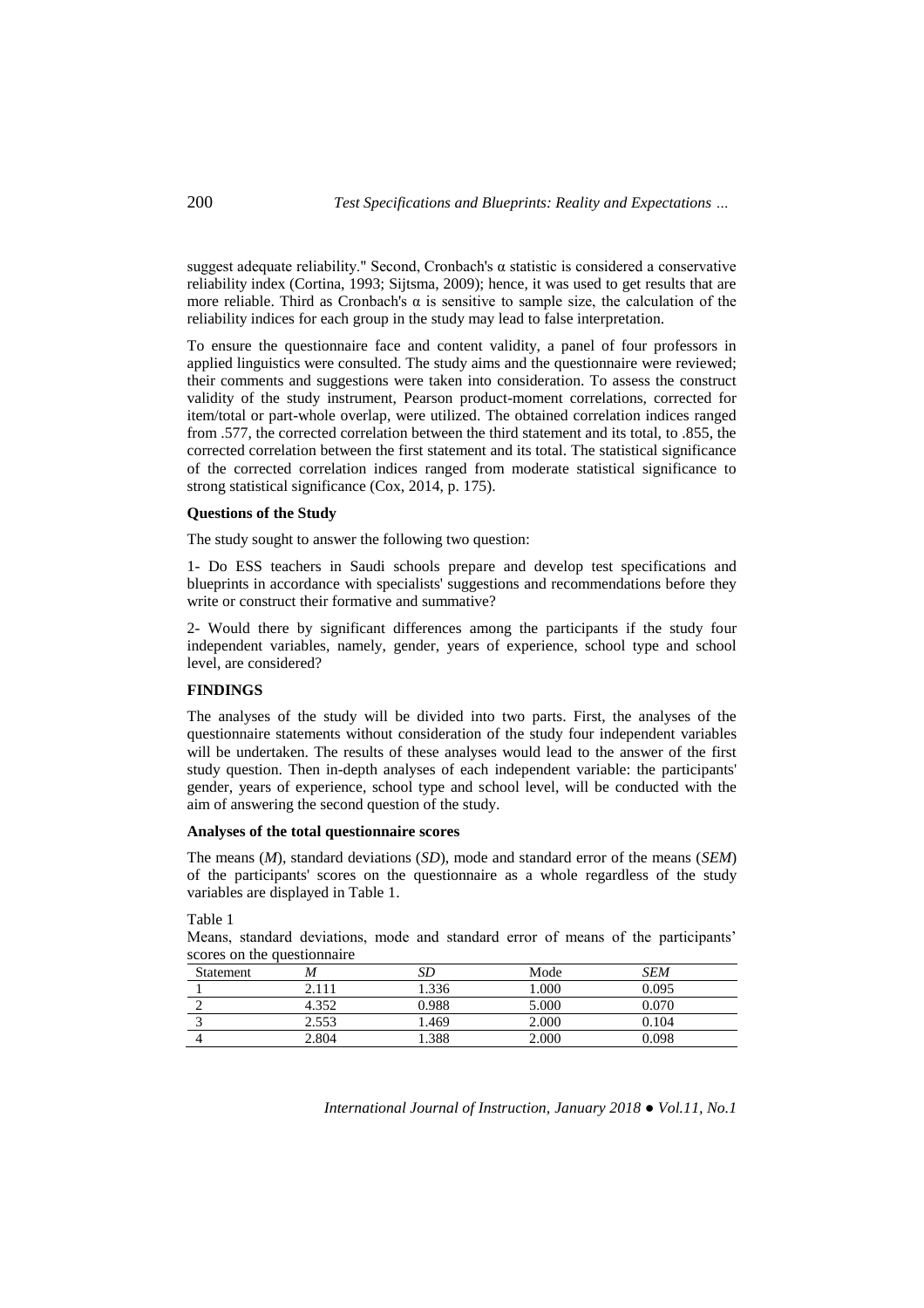|       | 2.286  | 1.390 | 2.000  | 0.099 |
|-------|--------|-------|--------|-------|
| 6     | 3.678  | 1.305 | 4.000  | 0.093 |
|       | 1.985  | 0.670 | 2.000  | 0.048 |
| 8     | 1.899  | 0.932 | 2.000  | 0.066 |
| 9     | 3.211  | 1.444 | 4.000  | 0.102 |
| 10    | 3.151  | 1.675 | 5.000  | 0.119 |
| 11    | 2.663  | 1.471 | 2.000  | 0.104 |
| 12    | 2.397  | 1.340 | 2.000  | 0.095 |
| 13    | 2.764  | 1.463 | 1.000  | 0.104 |
| Mean  | 2.758  | 0.305 | 2.846  | 0.022 |
| Total | 35.854 | 3.969 | 37.000 | 0.281 |

Table 1 shows that the participants' total mean was 35.854. This is a very low mean since the highest score a participant may get on the questionnaire is 60 points. This represents 59.76% of the highest possible score. The table also shows that the participants' means on the second statement which asked them whether they "decide in advance on the total points of ... [the] tests (Is it out of 20 points, 30 points or 40 points etc.?)" was the highest. This is understandable since the Ministry of Education determines the points allocated for each school subject activities. The lowest mean was that of the eighth statement which inquired whether the participants "come up in advance with a detailed list of language elements from which ... [they] choose to include in ... [their] test (example, Grammar: declarative statement in the simple past tense)". The mode of this statement (2 points) shows that the participants "rarely" do that. In fact, 68 of the participants (34.17%) chose the option "never" and 106 of them (53.27%) chose the option "rarely". 174 participants (87.44%) confessed that they "never" or "rarely" prepare their tables of specifications. It seems that the participants' common practice is to open their students' textbooks and include items that lend themselves to testing. The thirteen statement asked the participants whether they "ensure the clarity of test instructions [before test administration]". Although the mean of this statement was not the lowest among all, its mode was the lowest which indicates a variation in the participants' responses. 52 participants (26.13%) claimed that they "never" do that, 49 participants (24.62%) "rarely ensure the clarity of their tests before administration, 28 of them (14.07%) "often" do this pretest checking. 34 participants (17.09%) admitted that they "usually" check their tests before administration; 36 of them (18.09%) claimed that they "always" ensure their test clarity. In general, the descriptive statistics indices displayed in Table 1 are discouraging and disappointing. It is obvious that the behaviors of the majority of the study participants are at odd with the recommendations and suggestions of language testing specialists concerning the preparation and development of test tables of specifications and blueprints. The mean and mode of the participants' totals on the questionnaire confirm this remark.

To check whether there are statistically significant differences among the participants' responses to the questionnaire statements, MANOVA (Multivariate Analysis of Variance) was calculated. Table 2 displays MANOVA summary table.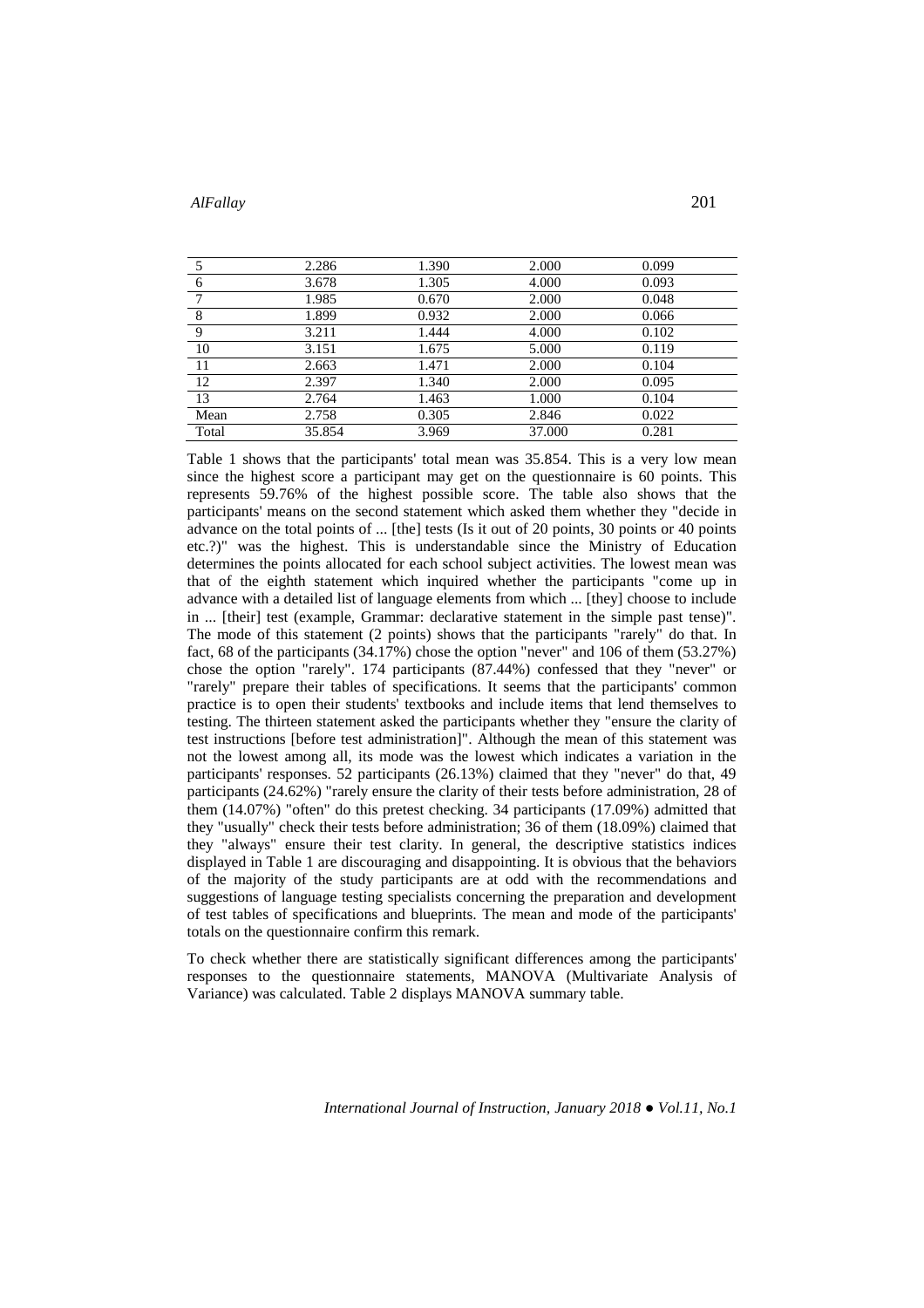| MANOVA summary tables for the participants' responses |                    |       |        |     |          |      |  |  |  |
|-------------------------------------------------------|--------------------|-------|--------|-----|----------|------|--|--|--|
| Effect                                                |                    | Value | F      | df  | Error df | Sig. |  |  |  |
| Intercept                                             | Pillai's Trace     | .881  | 92.514 | 13  | 163      | .000 |  |  |  |
|                                                       | Wilks' Lambda      | .119  | 92.514 | 13  | 163      | .000 |  |  |  |
|                                                       | Hotelling's Trace  | 7.378 | 92.514 | 13  | 163      | .000 |  |  |  |
|                                                       | Roy's Largest Root | 7.378 | 92.514 | 13  | 163      | .000 |  |  |  |
| All Factors                                           | Pillai's Trace     | 1.947 | 1.622  | 247 | 2275     | .000 |  |  |  |
|                                                       | Wilks' Lambda      | .072  | 2.008  | 247 | 1790     | .000 |  |  |  |
|                                                       | Hotelling's Trace  | 4.133 | 2.696  | 247 | 2095     | .000 |  |  |  |
|                                                       | Roy's Largest Root | 2.655 | 24.457 | 19  | 175      | .000 |  |  |  |

A significant MANOVA *F* values led to the calculation of between group effects. This was done by calculating ANOVA (analysis of variance) for each questionnaire statement. The differences among the participants' means on six of the questionnaire statements were not significant. There seems to be no differences among the participants' responses to the statements that inquired whether they decide in advance on the language components they wish to test (the first statement;  $F(23, 175) = .994$ ,  $p =$ 

.475), total point allocation (the second statement;  $F(23, 175) = 1.342$ ,  $p = .147$ ), the number of test items in each component (the fifth statement;  $F(23, 175) = 1.558$ ,  $p =$ .058), test duration (the sixth statement;  $F(23, 175) = 1.557$ ,  $p = .058$ ), the arrangement of the parts in the actual test (the eleventh statement;  $F(23, 175) = 1.278$ ,  $p = .188$ ) and test setting (the twelfth statement;  $F(23, 175) = 1.206$ ,  $p = .245$ ). It seems that the participants, and before they construct their classroom tests, do not have a clear idea of what to include in their tests or the number of items they are going to devote for each language skill or element. The differences among the participants' responses to the remaining seven statements and the total were statistically significant as follows: the third statement  $(F(23, 175) = 12.030, p = .000)$ , the fourth statement  $(F(23, 175) =$ 7.329,  $p = .000$ , the seventh statement  $(F(23, 175) = 3.219, p = .014)$ , the eighth statement ( $F(23, 175) = 1.852$ ,  $p = .014$ ), the ninth statement ( $F(23, 175) = 12.813$ ,  $p =$ .000), the tenth statement  $(F(23, 175) = 1.629, p = .042)$ , the thirteenth statement  $(F(23, 175) = 1.629, p = .042)$ 175) = 1.816,  $p = .017$  and the total ( $F(23, 175) = 8.253$ ,  $p = .000$ ).

Since the emphasis in this part is on the statements rather than on the study four independent variables, ANOVA with between group effects for all factors was calculated. When the four independent variables were taken as a whole, a different picture emerged. Only four significant differences among the participants' scores on the questionnaire were found. The significant differences were in the participants' responses to the third  $(F(19, 175) = 6.441$ ,  $p = .000$ ), seventh  $(F(19, 175) = 2.525$ ,  $p = .001$ ) and ninth  $(F(19, 175) = 13.513, p = .000)$  statements, in addition to the total scores  $(F(19, 175))$  $175$ ) = 2.585,  $p = .001$ ) on the whole questionnaire. There are significant differences among the participants in their perception of the degree to which their students are aware of what to be achieved, their decisions on the testing techniques they are going to use and their prior determination of the scoring method they are going to use. Besides, there were significant differences among the participants in their responses to the questionnaire when its items are taken as a whole.

*International Journal of Instruction, January 2018 ● Vol.11, No.1*

Table 2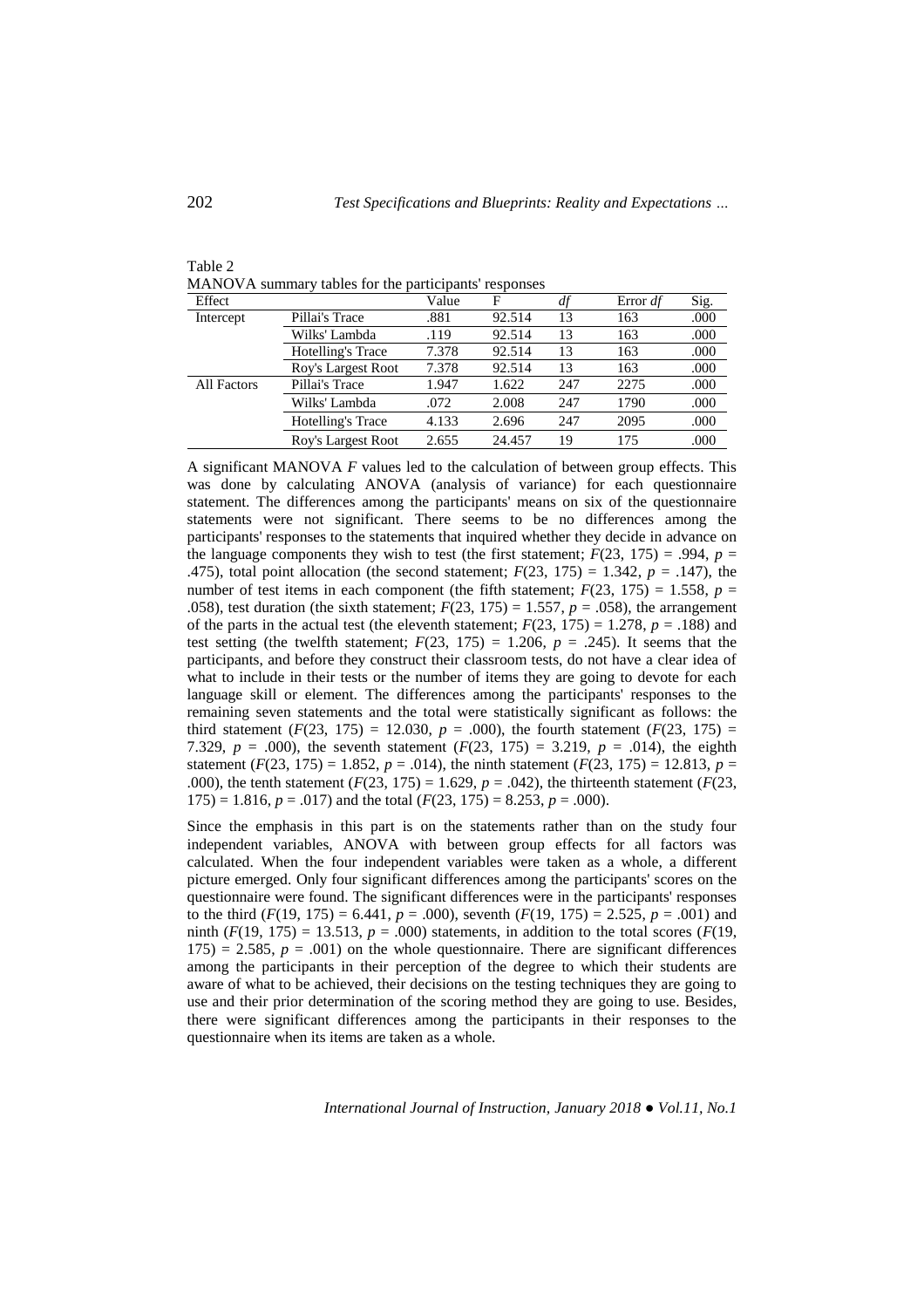### **Analyses of the questionnaire scores according to the study variables**

To answer the second study question, the participants' responses to the questionnaire statements were analysed according to the four study independent variables: gender, years of experience, school type and school level.

### *Gender*

Since the participants' gender was an independent variable in this study, Table 3 below displays the means (*M*), standard deviations (*SD*) and standard error of the means (*SEM*) of the participants' scores on the questionnaire according to their gender.

#### Table 3

Means, standard deviations and standard error the means of the participants' scores on the questionnaire according to gender

| Statement      | Male teachers |       |            |        | Female teachers |            |  |  |
|----------------|---------------|-------|------------|--------|-----------------|------------|--|--|
|                | M             | SD    | <b>SEM</b> | M      | SD              | <b>SEM</b> |  |  |
|                | 2.009         | 1.312 | 0.124      | 2.241  | 1.364           | 0.146      |  |  |
| $\overline{2}$ | 4.420         | 0.992 | 0.094      | 4.264  | 0.982           | 0.105      |  |  |
| 3              | 3.071         | 1.587 | 0.150      | 1.885  | 0.958           | 0.103      |  |  |
| 4              | 2.491         | 1.470 | 0.139      | 3.207  | 1.163           | 0.125      |  |  |
| 5              | 2.080         | 1.274 | 0.120      | 2.552  | 1.492           | 0.160      |  |  |
| 6              | 3.705         | 1.271 | 0.120      | 3.644  | 1.355           | 0.145      |  |  |
|                | 1.920         | 0.673 | 0.064      | 2.069  | 0.661           | 0.071      |  |  |
| 8              | 1.741         | 0.803 | 0.076      | 2.103  | 1.046           | 0.112      |  |  |
| 9              | 3.482         | 1.266 | 0.120      | 2.862  | 1.586           | 0.170      |  |  |
| 10             | 3.455         | 1.610 | 0.152      | 2.759  | 1.684           | 0.181      |  |  |
| 11             | 2.420         | 1.399 | 0.132      | 2.977  | 1.509           | 0.162      |  |  |
| 12             | 2.277         | 1.254 | 0.118      | 2.552  | 1.437           | 0.154      |  |  |
| 13             | 2.696         | 1.488 | 0.141      | 2.851  | 1.435           | 0.154      |  |  |
| Total          | 35.768        | 3.651 | 0.345      | 35.966 | 4.363           | 0.468      |  |  |

To investigate whether the observed differences between the male and female participants' means on the questionnaire statements were statistically significant, independent-samples t-tests were calculated. The observed mean differences between the male and female ESS teachers were not statistically significant in their responses to the first (t (197) = 1.219, p < . 224), second (t (197) = 1.100, p < . 273), sixth (t (197) = .330, p  $\lt$  . 742), seventh (t (197) = 1.565, p  $\lt$  . 199), twelfth (t (197) = 1.439, p  $\lt$  .152) and thirteen (t (197) = 0.736,  $p < .462$ ) statements, in addition to their totals on the questionnaire (t (197) =  $0.348$ , p < . 728).

The ESS male teachers' mean was higher than that of their female counterparts on the third statement  $t(197) = 6.156$ ,  $p < .000$ ) which asked the participants whether their "students have a clear picture of what they have to achieve and to what degree of success". By the same token, the male instructors' means on the ninth statement  $t(197) =$ 3.067,  $p < 0.002$ ) ("I decide in advance on the scoring method") and on the tenth statement  $t(197) = 2.968$ ,  $p < .003$ ) "I decide in advance on the number of parts I will include in my test" were statistically higher than the female instructors' means. The data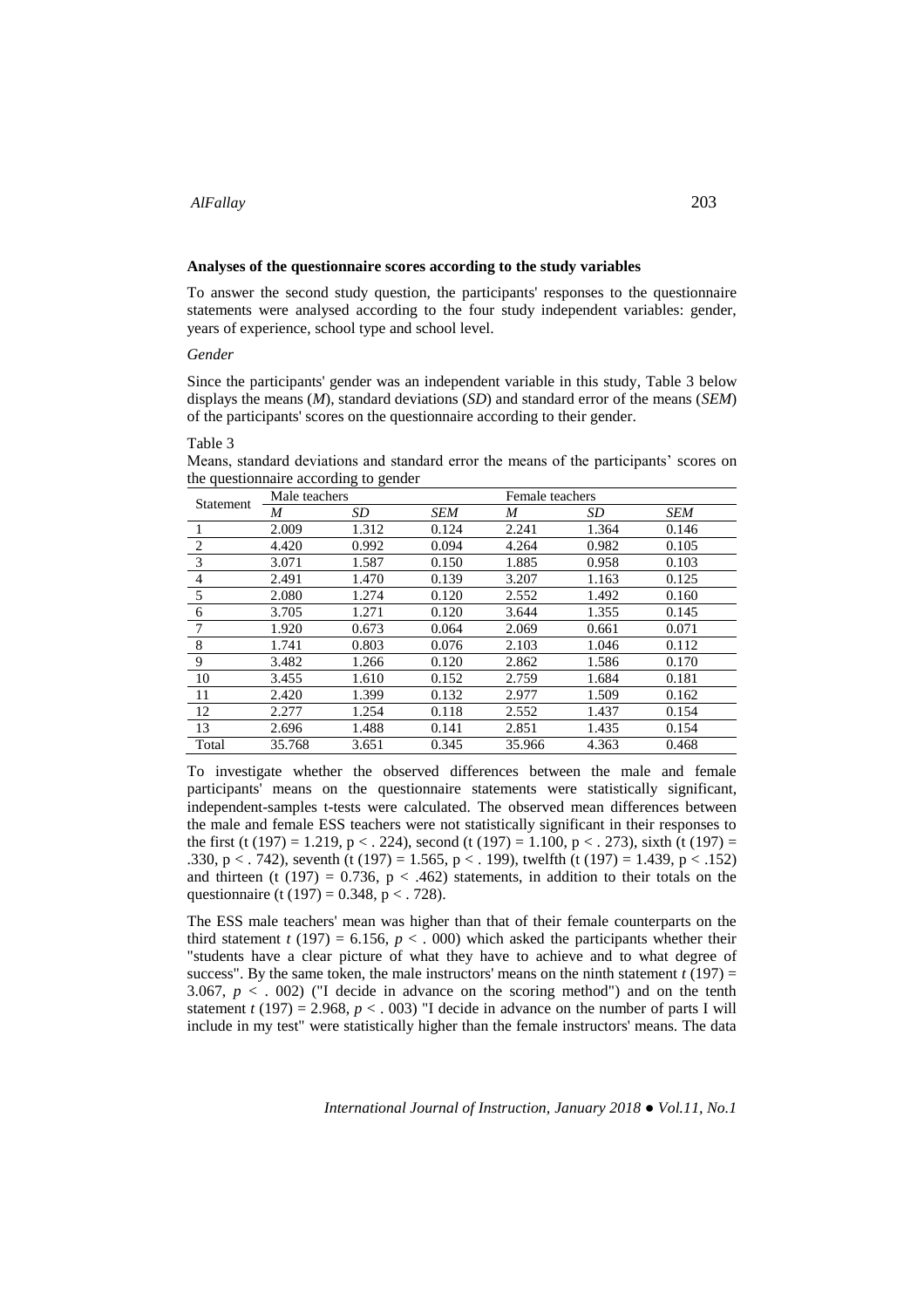also shows that the ESS female teachers were more apt to follow the guidelines and recommendations when it comes to the allocation of "points to each component" (the fourth statement  $t(197) = 3.725$ ,  $p < .000$ )), the decision on "the number of items for each component" (the fifth statement  $t(197) = 2.401$ ,  $p < .017$ ), a prior planning on "language elements ... to include in ... [the] test" (the eighth statement  $t(197) = 2.766$ , *p*  $\lt$ . 006) and a prior decision on "the arrangement of parts in the actual test if it consists of more than one part" (the eleventh statement  $t(197) = 2.693$ ,  $p < .008$ ). The analyses also show that there was no statistically significant difference between the means of the male and female participants on the questionnaire as a whole. Their low overall means on the questionnaire, reported in Table 3 above, show that the two groups, regardless of their gender, "rarely" develop tables of specification; they also "rarely" prepare blueprints for their tests.

#### *Years of experience*

The participants' years of experience in teaching English at intermediate and high schools was a variable in this study. Table 4 shows the participants' means, standard deviations and standard error of means calculated according to their years of experience.

#### Table 4

Means, standard deviations and standard error the means of the participants' scores on the questionnaire according to years of experience

| Statement      |        | Less than 5 years |            |        | $5-10$ years |       |        | More than 10 years |       |  |
|----------------|--------|-------------------|------------|--------|--------------|-------|--------|--------------------|-------|--|
|                | M      | SD                | <b>SEM</b> | M      | SD           | SEM   | M      | SD                 | SEM   |  |
|                | 2.316  | 1.426             | 0.164      | 2.217  | 1.367        | 0.176 | 1.762  | 1.132              | 0.143 |  |
| 2              | 4.553  | 0.839             | 0.096      | 4.200  | 1.086        | 0.140 | 4.254  | 1.031              | 0.130 |  |
| 3              | 2.711  | 1.477             | 0.169      | 2.617  | 1.530        | 0.198 | 2.302  | 1.387              | 0.175 |  |
| $\overline{4}$ | 2.895  | 1.382             | 0.158      | 2.833  | 1.368        | 0.177 | 2.667  | 1.426              | 0.180 |  |
| 5              | 2.605  | 1.541             | 0.177      | 2.267  | 1.339        | 0.173 | 1.921  | 1.154              | 0.145 |  |
| 6              | 4.026  | 1.233             | 0.141      | 3.683  | 1.228        | 0.159 | 3.254  | 1.356              | 0.171 |  |
| 7              | 1.895  | 0.723             | 0.083      | 2.200  | 0.632        | 0.082 | 1.889  | 0.599              | 0.075 |  |
| 8              | 2.118  | 1.032             | 0.118      | 1.883  | 0.885        | 0.114 | 1.651  | 0.786              | 0.099 |  |
| 9              | 3.487  | 1.371             | 0.157      | 3.150  | 1.436        | 0.185 | 2.937  | 1.501              | 0.189 |  |
| 10             | 3.250  | 1.706             | 0.196      | 3.033  | 1.697        | 0.219 | 3.143  | 1.635              | 0.206 |  |
| 11             | 3.039  | 1.536             | 0.176      | 2.500  | 1.420        | 0.183 | 2.365  | 1.360              | 0.171 |  |
| 12             | 2.592  | 1.406             | 0.161      | 2.350  | 1.287        | 0.166 | 2.206  | 1.297              | 0.163 |  |
| 13             | 3.263  | 1.464             | 0.168      | 2.367  | 1.327        | 0.171 | 2.540  | 1.435              | 0.181 |  |
| Total          | 38.750 | 3.476             | 0.399      | 35.300 | 2.670        | 0.345 | 32.889 | 3.064              | 0.386 |  |

In general, the participants' means are low. A quick glance at the data shows that the means of the participants with less than 5 years of experience was the highest, followed by the means of the participants with 5 to 10 years of experience. ESS teachers with more than 10 years of experience had the lowest means. To investigate whether the observed differences among the participants' means were statistically significant, ANOVA was used.

There were eight significant differences among the participants' means. Scheffe's post hoc comparison was calculated. Although the mean differences among the three groups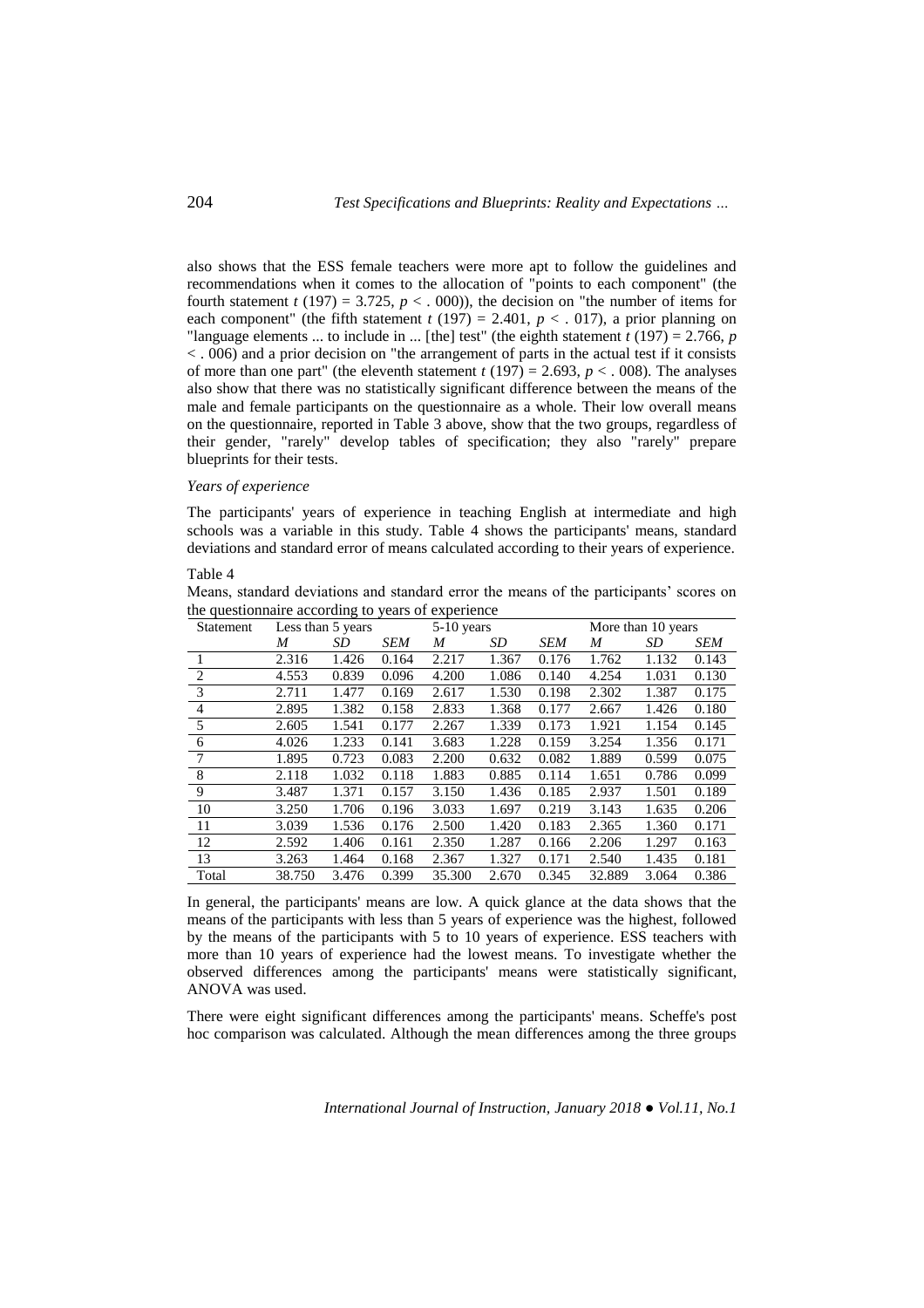in their responses to the first statement  $F(2, 196) = 3.305$ ,  $p = .039$ ) was statistically significant at  $p \leq 0.039$ , Scheffe's was not able to capture the source of the significant differences. This is justifiable since Scheffe's test is considered a very conservative statistics. However, when Tukey's HSD (honest significant difference) was used, a statistically significant difference between the means of the first and third groups was given. This indicates that the ESS teachers in Saudi schools with less than 5 years of experience are keener on preparing their tables of specifications with the aim of deciding on language elements and skills they want to test. It seems that they have a clear idea in advance of what to test, grammar, reading comprehension, vocabulary etc. With reference to the observed significant differences among the means on the fifth statement  $F(2, 196) = 4.326$ ,  $p = .015$ ), the only statistically significant difference was between the means of the first and third groups, in favor of the first group. Again, the ESS teachers with less years of experience seem to follow the guidelines more than their colleagues with more years of experience. The differences among the participants' means on the sixth statement was also significant  $F(2, 196) = 6.356$ ,  $p = .002$ ). The mean of the first group was significantly higher than the mean of the third group. However, when it comes to deciding on the testing techniques that are going to be used in the test, the seventh statement, the participants with 5 to 10 years of experience had the highest mean. Their mean was significantly higher than the means of the two other groups  $F(2, 196) = 4.584$ ,  $p = .011$ ). The means of the ESS teachers with less than 5 years of experience on the eighth  $F(2, 196) = 4.503$ ,  $p = .012$ ) and eleventh  $F(2, 196) =$ 4.287,  $p = .015$ ) statements were significantly higher than the means of the third group on the same statements. Besides, the means of the first group on the thirteenth statement  $F(2, 196) = 7.888$ ,  $p = .001$ ) and overall questionnaire  $F(2, 196) = 62.099$ ,  $p = .000$ ) were significantly higher than the means of the two other groups. When the results are taken as a whole, the participants with few years of experience are the ones who would prepare their test specifications and blueprints. The lack of many years of experience may be the reason behind this observation; they have to cautiously deal with test preparation.

#### *School type*

The participants' school type was one of the study variables. Private schools are usually better equipped with language labs and libraries. Hence, ESS learners who study in private schools are usually more competent English language learners. Table 5 displays the means of the ESS teachers in Saudi schools according to the school type they work for.

### Table 5

Means, standard deviations and standard error the means of the participants' scores on the questionnaire according to school type

| Statement | Public schools |            |      |      | Private schools |      |  |  |
|-----------|----------------|------------|------|------|-----------------|------|--|--|
|           | M              |            | SEM  | Μ    |                 | SEM  |  |  |
|           | ົາ             | .349       | .149 | 2.04 | 320             |      |  |  |
|           |                | $\sqrt{7}$ |      | 4.39 | .928            | .086 |  |  |
|           | 2.45           | 380        |      |      |                 |      |  |  |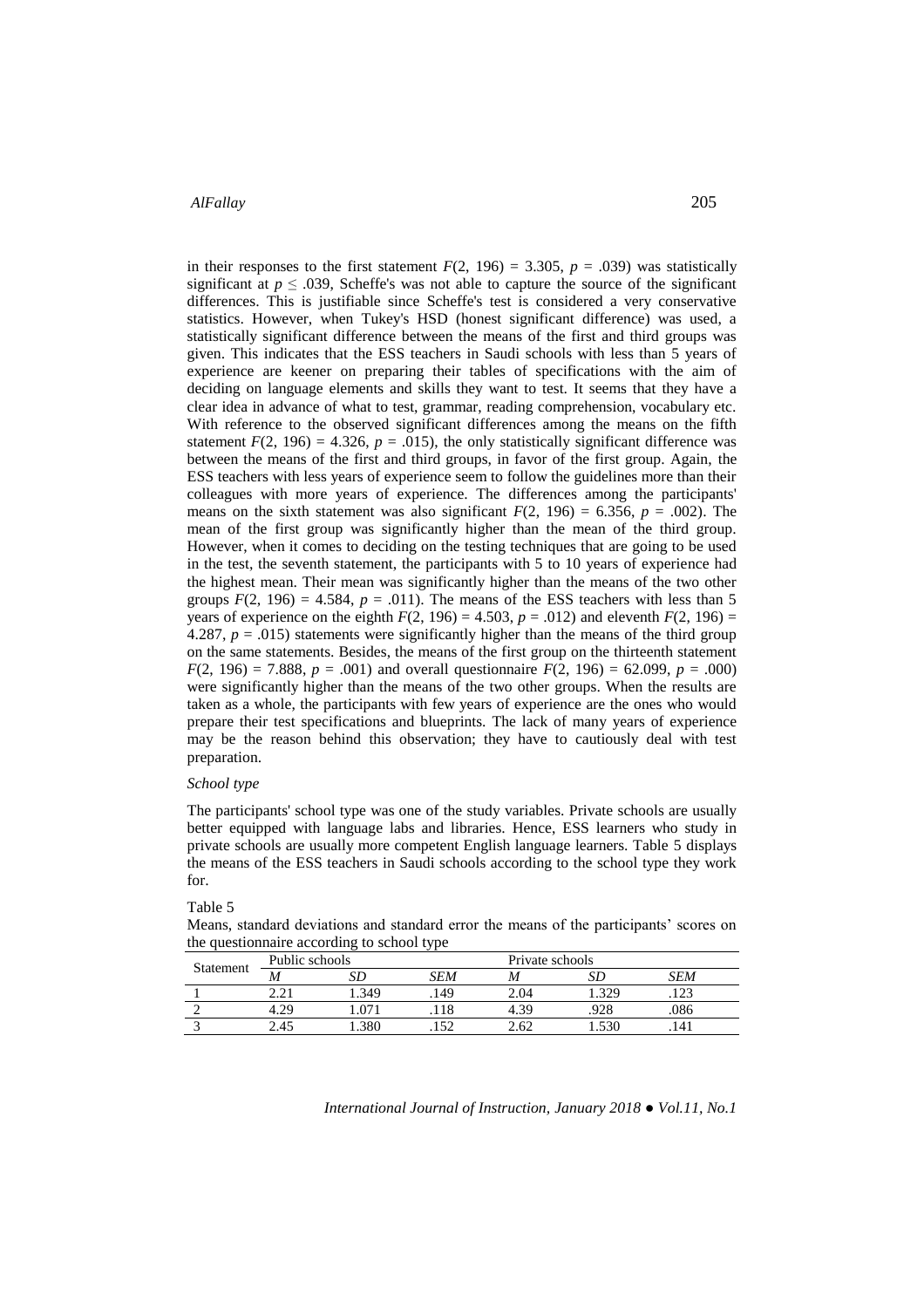| 4     | 2.83  | 1.386 | .153 | 2.79  | 1.395 | .129 |  |
|-------|-------|-------|------|-------|-------|------|--|
|       | 2.51  | 1.484 | .164 | 2.13  | 1.303 | .121 |  |
| 6     | 3.45  | 1.433 | .158 | 3.84  | 1.189 | .110 |  |
|       | 1.95  | .683  | .075 | 2.01  | .663  | .061 |  |
| 8     | 1.94  | .837  | .092 | 1.87  | .996  | .092 |  |
| -9    | 3.22  | 1.414 | .156 | 3.21  | 1.471 | .136 |  |
| 10    | 3.05  | 1.728 | .191 | 3.22  | 1.641 | .152 |  |
| 11    | 2.57  | 1.423 | .157 | 2.73  | 1.506 | .139 |  |
| 12    | 2.32  | 1.413 | .156 | 2.45  | 1.290 | .119 |  |
| 13    | 2.90  | 1.445 | .160 | 2.67  | 1.474 | .136 |  |
| Total | 35.70 | 3.918 | .433 | 35.97 | 4.017 | .371 |  |

Again, the participants' means are low regardless of their school type. To investigate whether there are statistically significant differences between the means of the two groups, independent sample t-test was used; the results indicated that there were no statistically significant differences between the means of the two groups, except on their responses to the sixth statement  $t(179) = 2.072$ ,  $p < .040$ ). The ESS teachers in private schools are more aware of the importance of limiting the time of their tests. This might be because they do not usually use the whole class time for assessment.

#### *School level*

When the schools level, intermediate versus high school teachers, was taken as a factor, the means of the teachers in high schools are higher than those of the intermediate school teachers. A summary of the descriptive statistics and t-test values of the participants' means on the questionnaire statements is given in Table 6.

#### Table 6

A summary of the descriptive statistics and t-test values of the participants' means on the questionnaire statements

|                | Intermediate school |       |            |        | High school teachers |            |     | t      | $\boldsymbol{p}$ |
|----------------|---------------------|-------|------------|--------|----------------------|------------|-----|--------|------------------|
| Statement      | teachers            |       |            |        |                      |            |     |        |                  |
|                | M                   | SD    | <b>SEM</b> | M      | SD                   | <b>SEM</b> | 197 | 2.380  | 0.018            |
| 1              | 1.891               | 1.207 | 0.120      | 2.337  | 1.428                | 0.144      | 197 | 3.304  | 0.001            |
| 2              | 4.574               | 0.726 | 0.072      | 4.122  | 1.160                | 0.117      | 197 | 6.749  | 0.000            |
| 3              | 3.178               | 1.609 | 0.160      | 1.908  | 0.953                | 0.096      | 197 | 10.845 | 0.000            |
| $\overline{4}$ | 1.970               | 0.877 | 0.087      | 3.663  | 1.292                | 0.130      | 197 | 1.735  | 0.084            |
| 5              | 2.119               | 1.314 | 0.131      | 2.459  | 1.451                | 0.147      | 197 | 1.249  | 0.213            |
| 6              | 3.792               | 1.275 | 0.127      | 3.561  | 1.332                | 0.135      | 197 | 4.309  | 0.000            |
| 7              | 2.178               | 0.669 | 0.067      | 1.786  | 0.613                | 0.062      | 197 | 2.441  | 0.016            |
| 8              | 1.743               | 0.594 | 0.059      | 2.061  | 1.165                | 0.118      | 197 | 1.645  | 0.102            |
| 9              | 3.376               | 1.593 | 0.158      | 3.041  | 1.259                | 0.127      | 197 | 2.913  | 0.004            |
| 10             | 3.485               | 1.629 | 0.162      | 2.806  | 1.660                | 0.168      | 197 | 1.157  | 0.249            |
| 11             | 2.545               | 1.432 | 0.142      | 2.786  | 1.508                | 0.152      | 197 | 0.412  | 0.681            |
| 12             | 2.436               | 1.374 | 0.137      | 2.357  | 1.310                | 0.132      | 197 | 1.669  | 0.097            |
| 13             | 2.594               | 1.250 | 0.124      | 2.939  | 1.642                | 0.166      | 197 | 0.097  | 0.923            |
| Total          | 35.881              | 4.129 | 0.411      | 35.827 | 3.818                | 0.386      | 197 | 2.380  | 0.018            |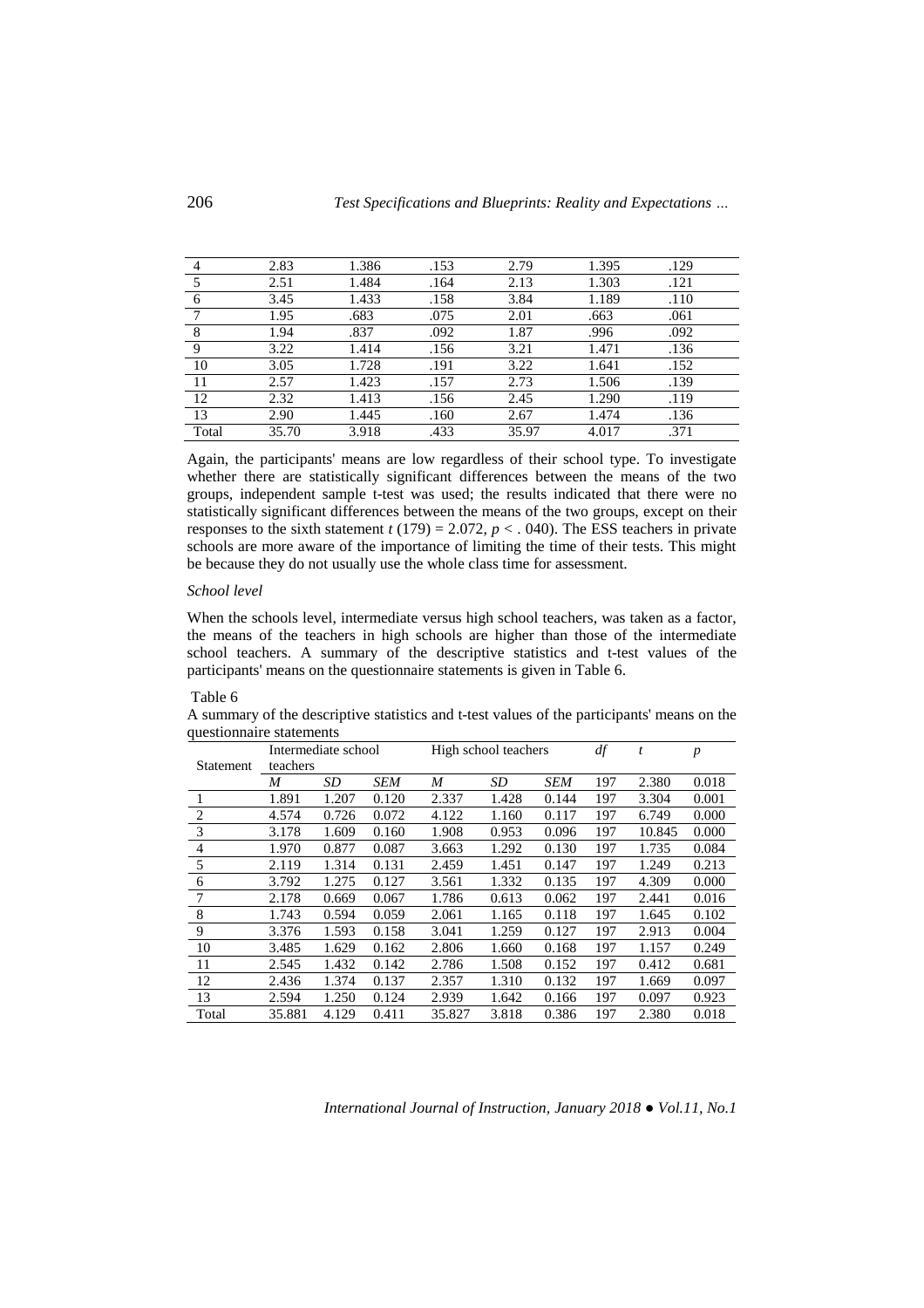t-test revealed that half of the comparisons were statically significant. The means of the intermediate school teachers on the second, third, seventh and tenth statements were significantly higher than the means of the high school teachers. The high school teachers outperformed their intermediate school counterparts on the first, fourth and eighth statements. There were no statistically significant differences between the two groups in their responses to the twelfth statement which inquired whether they check test settings before test administration. The participants who teach high school level students usually know in advance the components they are going to include in their tests, the points allocated to each test part and the specific elements they are going to write as testing items.

#### **CONCLUSION AND RECOMMENDATION**

The results of the study are not encouraging. The participants' means on the questionnaire statements revealed that the participants are either not aware of the importance of preparing test tables of specifications and blueprints or not motivated to do so. The results showed that the majority of the participants began the task of writing their formative/summative in-class tests without a clear idea of what to include in their tests. In other words, they do not plan on language elements and components they are doing to include in their tests. Their common practice seems to be to include the items that lend themselves to be tested. Having a multi-components test that cover language productive and receptive skills, in addition to grammar and knowledge of vocabulary, does not seem to be a planned task. Besides, ESS teachers in Saudi schools overlook the importance of introducing their students to and informing them about the goals and objectives of the course they study. In addition, they do not set what should be achieved and to what degree of success. The study results also showed that ESS teachers do not determine in advance the points they will allocate to each component. For example, they do not decide on the allocation of 20 points to assess their students' knowledge of grammar neither do they decide in advance on how many points they will allocate to assess their students' reading comprehension. The study participants stated that they "rarely" decide on the number of testing items in each test components. They also do not set their test duration in advance. A testing session may either last for the whole teaching period or it may last for few minutes. This depends on the time their students usually need to finish the task.

The results of the study reveal that there is much work has to be done. The craft of test writing and construction should be taken seriously. ESS teachers, regardless of their gender or level of school they teach, should begin test construction with clear tables of specifications. These tables of specifications will guide them during the task of test construction. They will save teachers' efforts and time. They will also guide them to construct representative, reliable and valid tests. University departments responsible for teacher preparation programs should include in their study plans courses pertinent to language testing. As a student teacher graduates from college, she would be able to construct her tests according to norms and guidelines of how language tests ought to be constructed.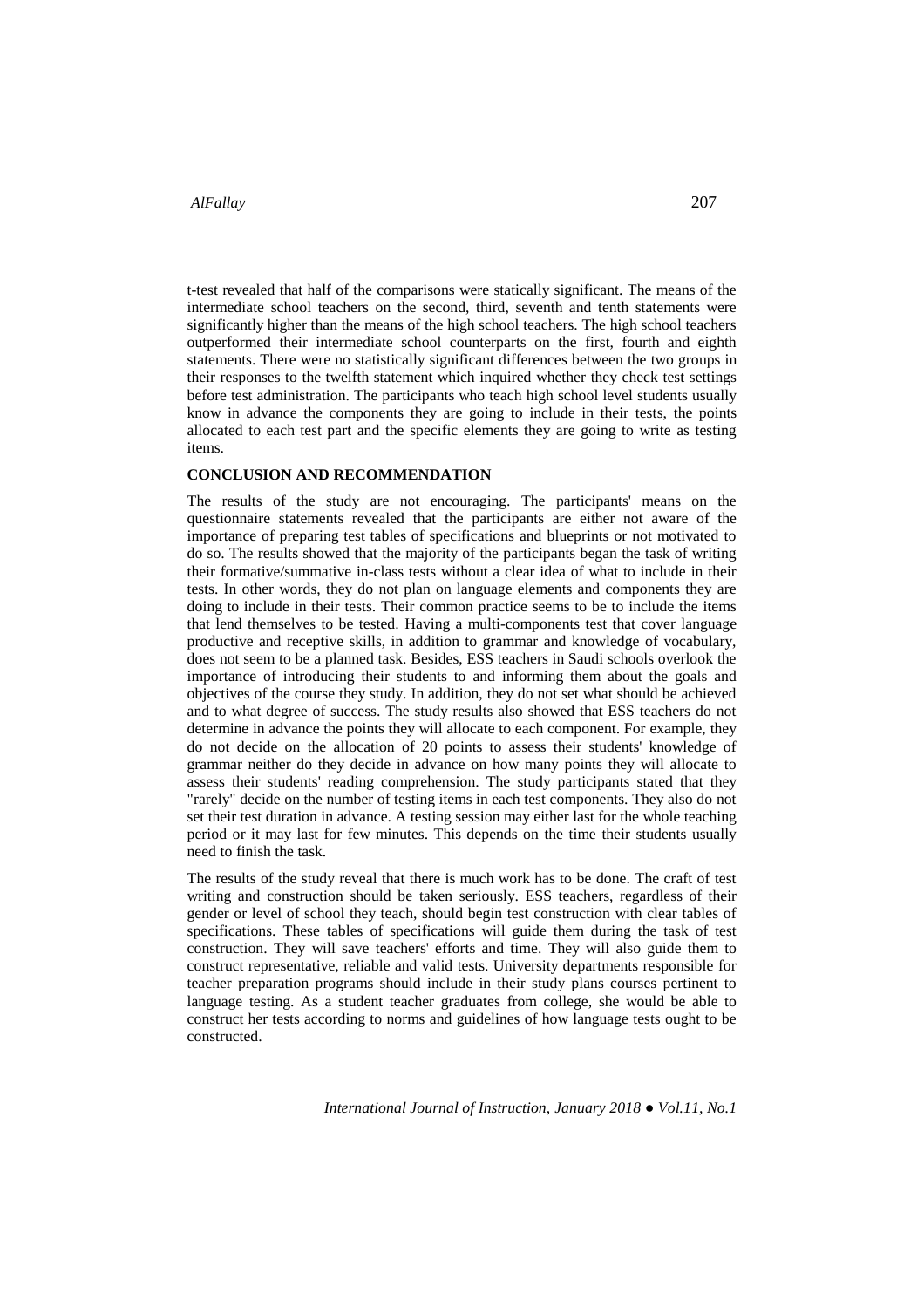### **REFERENCES**

Alderson, J., Clapham, C., & Wall, D. (1995). *Language test construction and evaluation*. Cambridge: Cambridge University Press.

Ali, M. (2016). A Study of the validity of English language testing at the higher Secondary level in Bangladesh. *International Journal of Applied Linguistics & English Literature*, 5/6, 64-75. Retrieved 20 April, 2017 from [\(www.journals.aiac.org.au/index.php/IJALEL/article/view/2599\)](http://www.journals.aiac.org.au/index.php/IJALEL/article/view/2599). <http://dx.doi.org/10.7575/aiac.ijalel.v.5n.6p.64>

Bachman, L., & Palmer, A. (1996). *Language testing in practice*. Oxford: Oxford University Press.

Bay-Borellim M., Rozunick, C., Way, W., & Weisman, E. (2010). *Considerations for developing test specifications for common core assessments*. Upper Saddle River, New Jersey: Pearson.

Beaulieu‐Jones, L., & Proctor, C. (2016). A Blueprint for implementing small‐group collaborative discussions. *The Reading Teacher, 69*(6), 677 - 682.

Bonner, M. (2016). Grading rigor in counselor education: A specifications grading framework. *Educational Research Quarterly, 39*(4), 21-42.

Champagne, A. (2015). Assessment: An overview. In R. Gunstone (Ed.), *Encyclopedia of Science Education* (pp. 87-89). New York: Springer Science+Business Media Dordrecht.

Chase, C. (2007). *Measurement for educational evaluation*. Boston, MA: Addison-Wesley Publishing Company.

College Board. (2015). *Test specifications for the redesigned SAT*. New York: College Board.

CoPo, A. (2015). Students' initial knowledge state and test design: Towards a valid and reliable test instrument. *Journal of College Teaching & Learning, 12*(4), 189-194.

Cortina, J. (1993). What is coefficient Alpha? An examination of theory and applications. *Journal of Applied Psychology, 78*(1), 98-104.

Cox, M. (2014). Conundrums in benchmarking government capabilities? Perspectives on evaluating European usage and transparency. *Electronic Journal of e-Government, 12*(2), 170-178. Retrieved 25 April, 2017 from www.ejeg.com/issue/download.html?idArticle=351.

Davidson, F., & Lynch, B. (2002). *A teacher's guide to writing and using language test specifications.* New Haven, CT: Yale University Press.

Downing, S. (2006). Twelve steps for effective test development. In S. Downing and T. Haladyna (Eds.), *Handbook of test development* (pp. 3-25). Mahwah, New Jersey: Lawrence Erlbaum Associates, Inc.

East, M. (2015). Coming to terms with innovative high-stakes assessment practice: Teachers' viewpoints on assessment reform. *Language Testing, 32*(1), 101-120.

Embretson, S. (2016). Understanding examinees' responses to items: implications for measurement. Educational Measurement: *Issues and Practice, 35*(3), 6–22.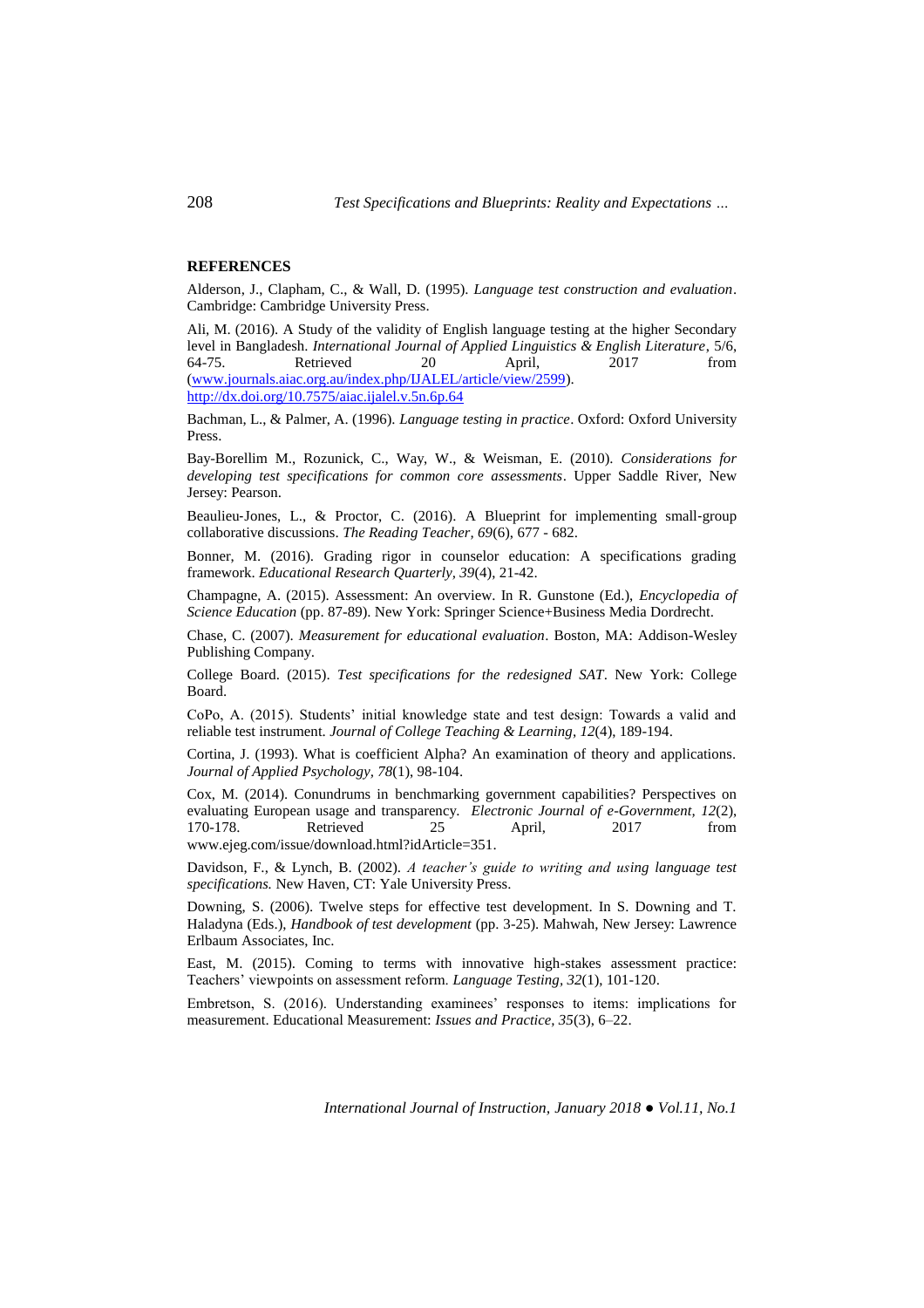Fives, H., & DiDonato-Barnes, N. (2013). Classroom test construction: The power of a table of specifications. *Practical Assessment, Research & Evaluation, 18*(3), 1-7.

Foote, R. (2015). The production of gender agreement in native and L2 Spanish: The role of morphophonological form. *Second Language Research, 31*(3), 343 – 373.

Fraenkel, J., & Wallen, N. (2009). *How to design and evaluate research in education* (7th ed.). New York, NY: McGraw-Hill.

Freeman, D. (2017). The case for teachers' classroom English proficiency. *RELC Journal*, *48*(1), 31 – 52.

Gliem, J., & Gliem, R. (2003). *Calculating, interpreting, and reporting Cronbach's alpha reliability coefficient for Likert-type scales*. Paper presented at the Midwest Research-to-Practice Conference in Adult, Continuing, and Community Education, Columbus, OH: The Ohio State University, October 2003. Retrieved 20 April, 2017 from Ohio State University, October 2003. Retrieved 20 April, 2017 from www.ssnpstudents.com/wp/wp-content/uploads/2015/02/Gliem-Gliem.pdf.

Hinenoya, K., & Lyster, R. (2015) Identifiability and accessibility in learning definite article usages: A quasi-experimental study with Japanese learners of English. *Language Teaching*, *19*(4), 397 – 415.

Hiver, P., & Al-Hoorie, A. (2016). A Dynamic ensemble for second language research: Putting complexity theory into practice. *The Modern Language Journal, 100*(4), 741-756.

In'nami, Y., Koizumi, R., & Nakamura, K. (2016). Factor structure of the Test of English for Academic Purposes (TEAP®) test in relation to the TOEFL iBT® test. *Language Testing in Asia*, 6(3), 1-23.

Kashkouli, Z., Barati, H., & Nejad Ansari, D. (2015). Test-taking strategies and item specifications: Focusing on a high-stake test. *International Journal of Research Studies in Education*, 4(2), 43-56.

Lance, C., Butts, M., & Michels, L. (2006). The sources of four commonly reported cutoff criteria what did they really say? *Organizational Research Methods, 9*(2), 202-220.

Matlock, K., & Turner, R. (2016). Unidimensional IRT item parameter estimates across equivalent test forms with confounding specifications within dimensions. *Educational and Psychological Measurement*, 76(2), 258-279.

Nejad, B., & Mahmoodi-Shahrebabaki, M. (2015). Effects of metacognitive strategy instruction on the reading comprehension of English language learners through cognitive academic language learning approach (CALLA). *International Journal of Languages' Education, 3*(2), 133-164.

Noveanu, G. (2015). Assessment specifications. In R. Gunstone (Ed.), *Encyclopedia of Science Education* (pp. 84-85). New York: Springer Science+Business Media Dordrecht.

Oregon Department of Education. (2016). *Test specifications and blueprints*. Salem, Oregon: Oregon Department of Education.

Patil, S., Gosavi, M., Bannur, H., & Ratnakar, A. (2015). Blueprinting in assessment: A tool to increase the validity of undergraduate written examinations in pathology. *International Journal of Applied and Basic Medical Research*, 5, 76-9.